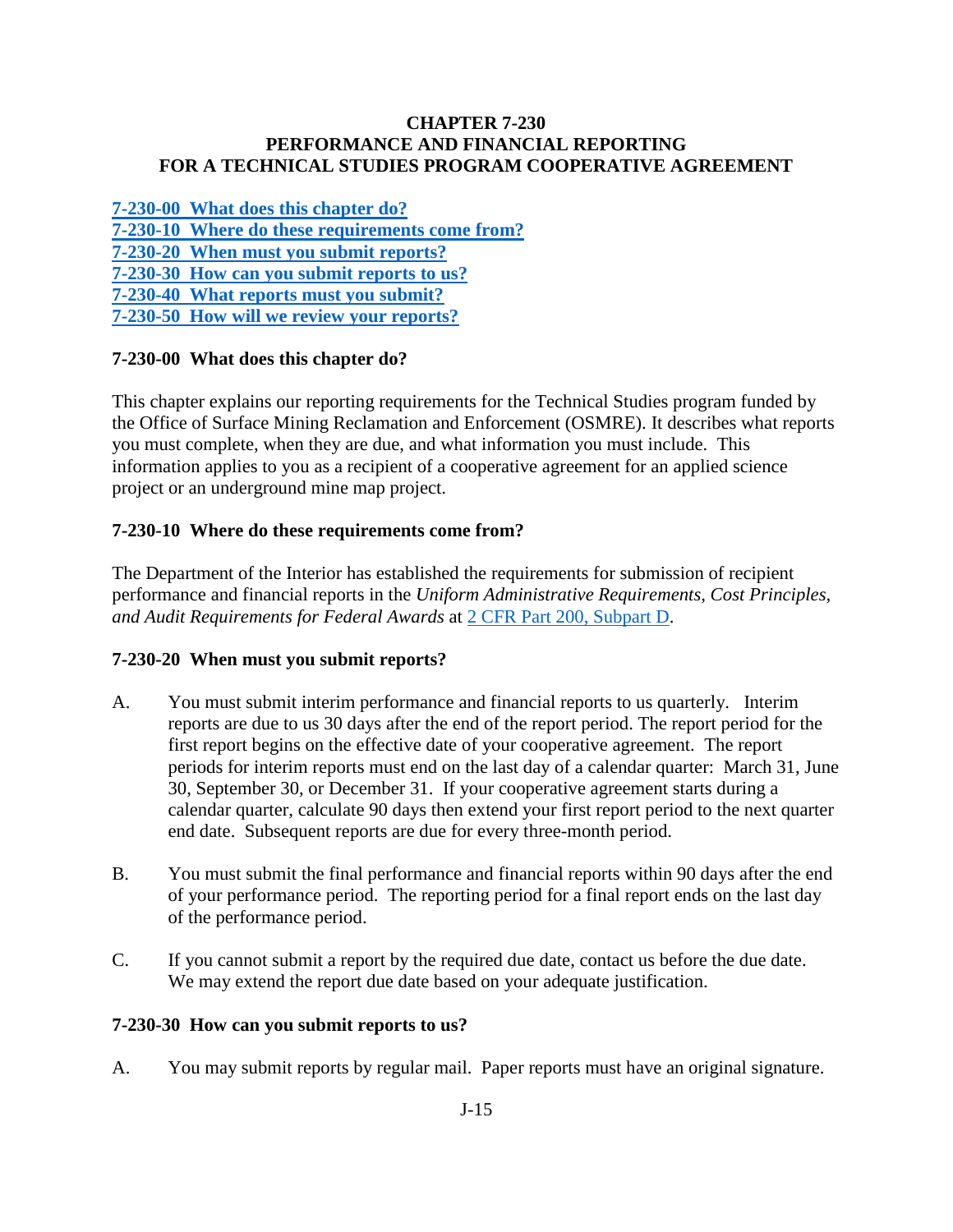B. You may also submit reports by e-mail. The forms must include the name and title of the authorized official who signed them and the date signed. You must maintain the originally signed forms in your files.

# <span id="page-1-0"></span>**7-230-40 What reports must you submit?**

You must submit the following reports.

- A. Financial Report. You must submit the financial report on the [SF 425,](http://www.whitehouse.gov/sites/default/files/omb/grants/approved_forms/SF-425.pdf) Federal Financial Report. You must submit your financial reports on a cash basis.
- B. Narrative Performance Report. You may use the optional [OSMRE 51](http://www.osmre.gov/resources/forms/OSM51.pdf) form, a blank page, or another acceptable format. You must include the following information in your report.
	- 1. Your OSMRE cooperative agreement number.
	- 2. A brief introduction of your project. You may use the same introduction for every performance report you submit on this project.
	- 3. Task description listing the tasks that you have initiated during this report period. The descriptions must come from the statement of work.
	- 3. Summarize this quarter's accomplishments and significant events. If any milestones have been reached or significant advances made, list them here. For Underground Mine Mapping agreements, provide details of work including the number of maps acquired, restored, preserved, scanned, georeferenced, etc.
	- 4. List to-date accomplishments, with the percentage completion on all tasks scheduled up to this date. This section will take a broader perspective than the previous section.
	- 5. For Applied Science agreements, discuss technical progress. This section is left to your discretion. You may embed figures and tables in the text or put them on separate pages. Note that any data must be accompanied by a thorough description, and any tables or figures need to be able to stand on their own.
	- 6. Your plans for the next reporting period. List which tasks you will initiate, etc. List all unresolved issues.

### <span id="page-1-1"></span>**7-230-50 How will we review your reports?**

A. We will verify and determine if you have complied with the following basic requirements: